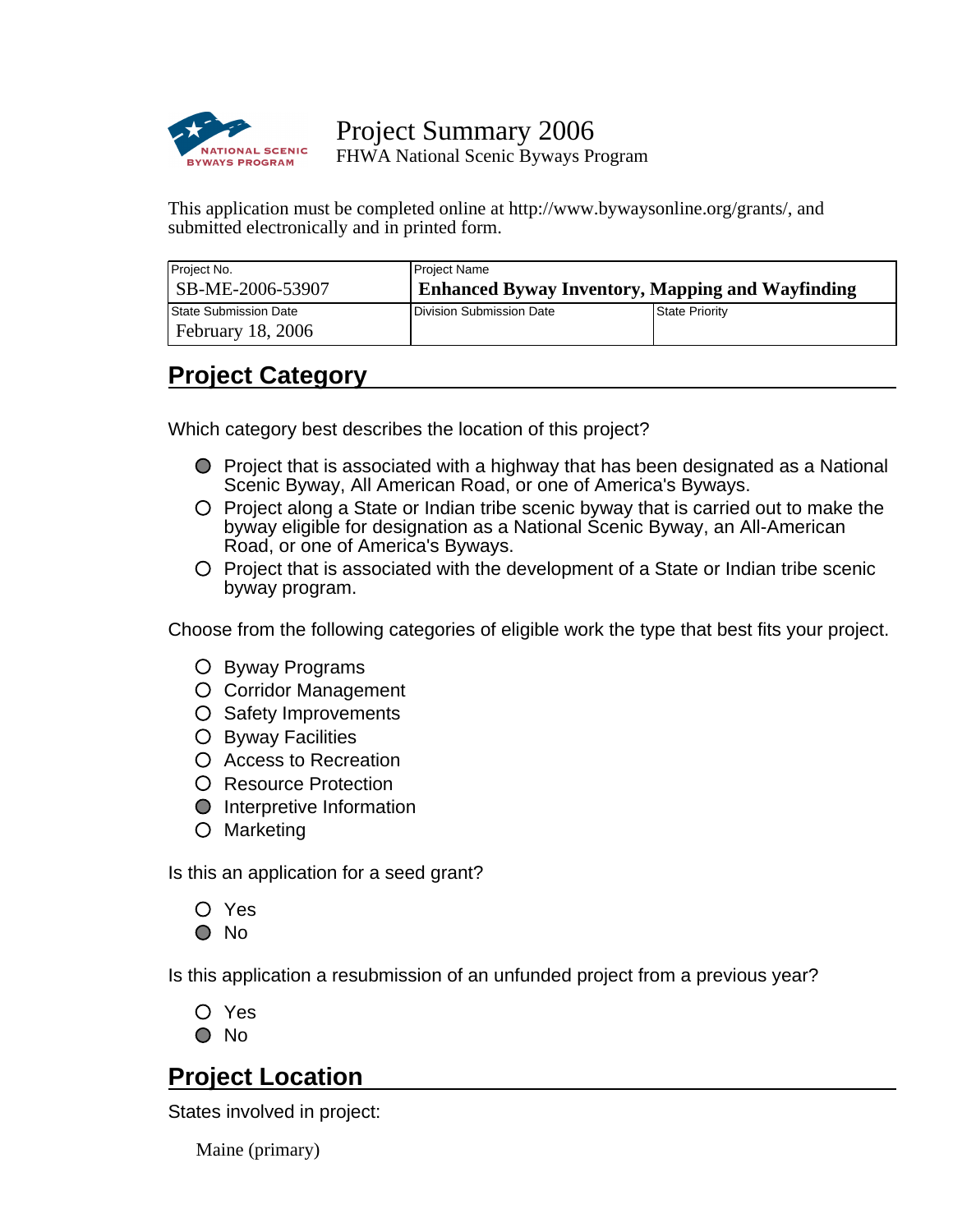## **Project Location (continued)**

Indicate the byway's regional location within the State. Reference prominent landmarks such as parallel major highways, natural features, counties, or large cities, that makes the byway(s) easy to locate in a road atlas.

The Schoodic byway begins 10 miles east of Ellsworth, Maine on Route 1 at the Hancock-Sullivan Bridge crossing Taunton Bay. The byway continues 8 miles east on Route 1, turning south on Route 186 to Winter Harbor. The byway follows the Acadia National Park Schoodic Loop Road returning to Route 186 and ending at the Village of Prospect Harbor in Gouldsboro, Maine. A map is available on our website www.schoodicbyway.org.

Briefly describe the project location(s) on the byway using references to route numbers, byway gateway communities, project location communities and landmarks so any reviewer can identify the project sites.

This project involves enhancing mapping and interpretive information throughout the byway including the towns of Sullivan, Gouldsboro, Winter Harbor, Maine Public Lands and Acadia National Park. This project bridges to the Blackwoods State Scenic Byway.

### **Associated Byways**

| <sup>I</sup> State | Byway Name                    |
|--------------------|-------------------------------|
|                    | Blackwoods State Scenic Byway |
| <b>ME</b>          | Schoodic Scenic Byway         |

Is this project consistent with the Corridor Management Plan(s) for the byway(s) involved?

O Yes O No

### **Congressional Districts**

| ' State | <b>District</b> | Representative      |
|---------|-----------------|---------------------|
| ME      | -               | Michaud, Michael H. |

## **Abstract**

## **Project Description**

This project will bring new technology to historic and natural resource conservation, visitor interpretation and recreational opportunities. Two new venues have recently gained attention, a planned 80 mile rail to trail conversion and the state approval of the corridor managment plan for the Blackwoods Byway. These venues connect the two byways and greatly enhance the total experience.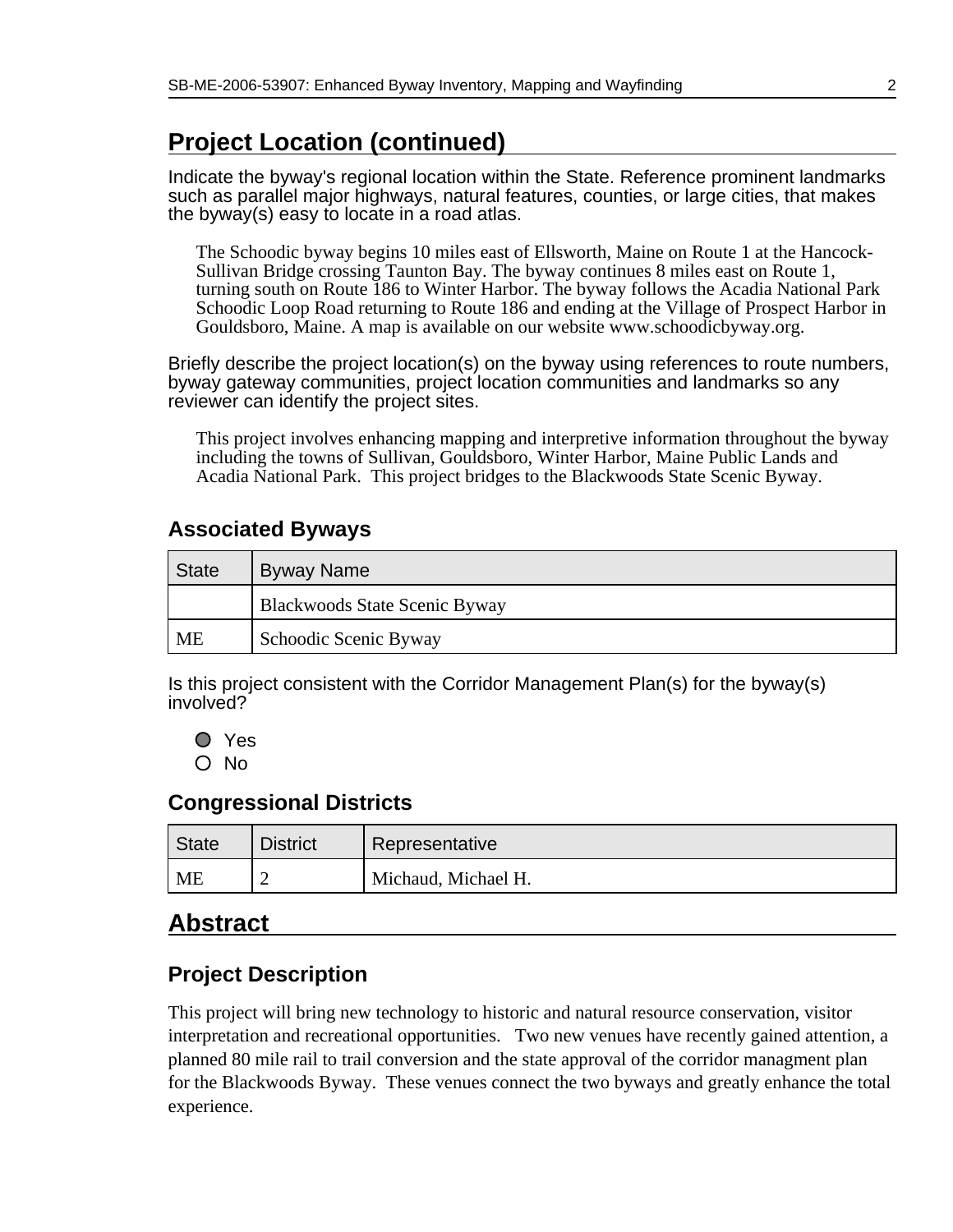## **Abstract (continued)**

## **Byway Benefits**

This project benefits the byway traveler by opening up a variety of recreational and educational opportunities. Visitors will have enhanced touring guides and maps, virtual geo-cache challenges and contextual information. Information will be proved through print media, an improved interactive website and interpretive stations.

## **Narrative**

### **Project Summary**

#### \* The Situation \*

The two most popular tourist destinations in Maine are LL Beans in Freeport and Acadia National park on Mount Desert Island in Hancock County. While tourism has pushed resources to the limit on Mount Desert Island, nearby eastern Hancock County and Washington Counties have continued to experience economic stagnation, declines in population and limited employment opportunities. The scenic and natural resources of downeast Maine are well known, but the extent and variety of opportunities elude most visitors.

#### \* Trails to Eastern Maine \*

The past two years have witnessed increasing interest in expanding tourism into eastern Hancock County, primarily in the Schoodic and Blackwoods areas and throughout coastal Washington County. The state commissioned two major studies to develop additional concepts and proposals for extending the range of tourist opportunities. One report, prepared by Fermata, Inc. a national ecotourism marketing firm, identifies the potential for expanding thematic trails leading downeast, including the Ice Age trail that highlights the impacts of glaciations on Maine's coast dating back approximately 10,000 years. The second study prepared by consultant David Flanagan for the Governor, also stresses the value of opening thematic corridors, particularly the long considered rail-to-trail conversion of the Calais Branch Rail line. These reports accentuate the importance that the Schoodic and Blackwoods byways can play in drawing visitors east from the Ellsworth-Bar Harbor line, first to these to unique byways then on for another 100 miles of rugged coastline, crystal lakes and small downeast Maine villages.

#### \* Town-Byway-Park Relations\*

Change is also occurring in the relationship between the Schoodic National Scenic Byway and the National Park Service. Our shared interests are stronger than ever, to promote ecologically sustainable tourism, to connect natural resources with year round economic prosperity and to embrace new technologies in transportation and education that will provide visitors with challenging, educational experiences. The revolution of global positioning systems, geographic information systems and wireless communications provide visitors with unprecedented access to information while on the road.

\* Geo-Cache \*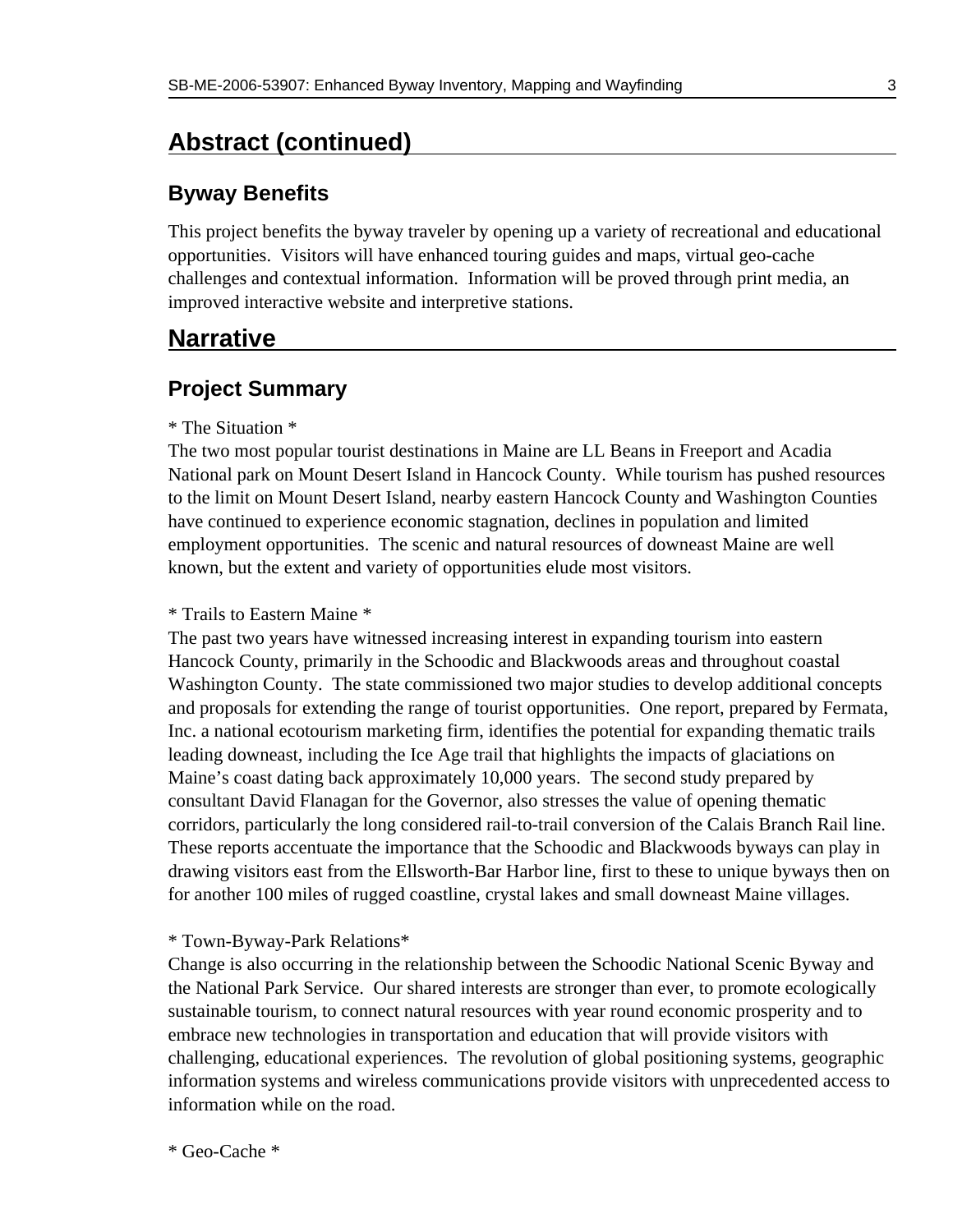#### **Project Summary (continued)**

One example of this potential is the adaptation of "geo-caching", a virtual scavenger hunt using hand held global positioning systems (GPS) to give visitors a chance to come closer, much closer to the natural resources found on our byways. The National Park Service at Acadia National Park and the Maine Bureau of Parks and Lands are looking for environmentally sensitive ways to use geo-caching, not to unearth hidden caches of trinkets, but rather to find subtly located learning opportunities. The Schoodic Byway can support this activity by creating more detailed GPS-informed maps with specific sites of interest, web and brochure based guides and small interpretive signs to reward geo-cachers for there perseverance.

#### \* Protecting Natural and Scenic Resources \*

A second purpose for creating more detailed, GIS based asset inventories of the Schoodic Byway is to update our plan for prioritizing and protecting critical resources. All three byway towns are experiencing residential growth, even when populations are not increasing. Many new residences are built for seasonal use or future homes for retirees. Noteworthy scenic vistas are likely to be adversely affected by home and business construction. An updated, GIS-based scenic inventory will provide the Corridor Committee and local governments with information they need to identify policies for protecting community resources.

\* Steps to Completion \*

This proposal has four major tasks, through each includes an number of sub-tasks.

1. Planning – The corridor committee will work with HCPC, local governments, Acadia National Park, MaineDOT, MaineDOC and other local organizations to identify criteria for identifying significant byway assets.

2. Data collection – perhaps the most enjoyable step. Volunteers will walk, bike or drive the byway in sections armed with hand held global positioning systems (GPS), digital cameras and hand held or laptop computers to mark positions, photograph or video tape significant assets and record observations. During the fall and winter 2005-2006 the process was launched along the Downeast Calais Branch rail corridor in preparation for conversion to a multi-use trail. Four high school students from area towns conducted the ground survey as part of their community service program.

3. The geographic positions, images and notes will be processed using a combination of GIS software (primarily ArcGIS and Google Earth), image processing software and web-site production software (primarily Dreamweaver). The web provides very efficient environment for presenting the asset inventory using maps with hyperlinked-hot spots. Some results from our prototype effort are viewable at www.sunrisetrail.org in the Maps section.

4. The corridor committee will work with MaineDOT, NPS, MaineDOC and HCPC to design materials that engage visitors in looking closely at byway assets.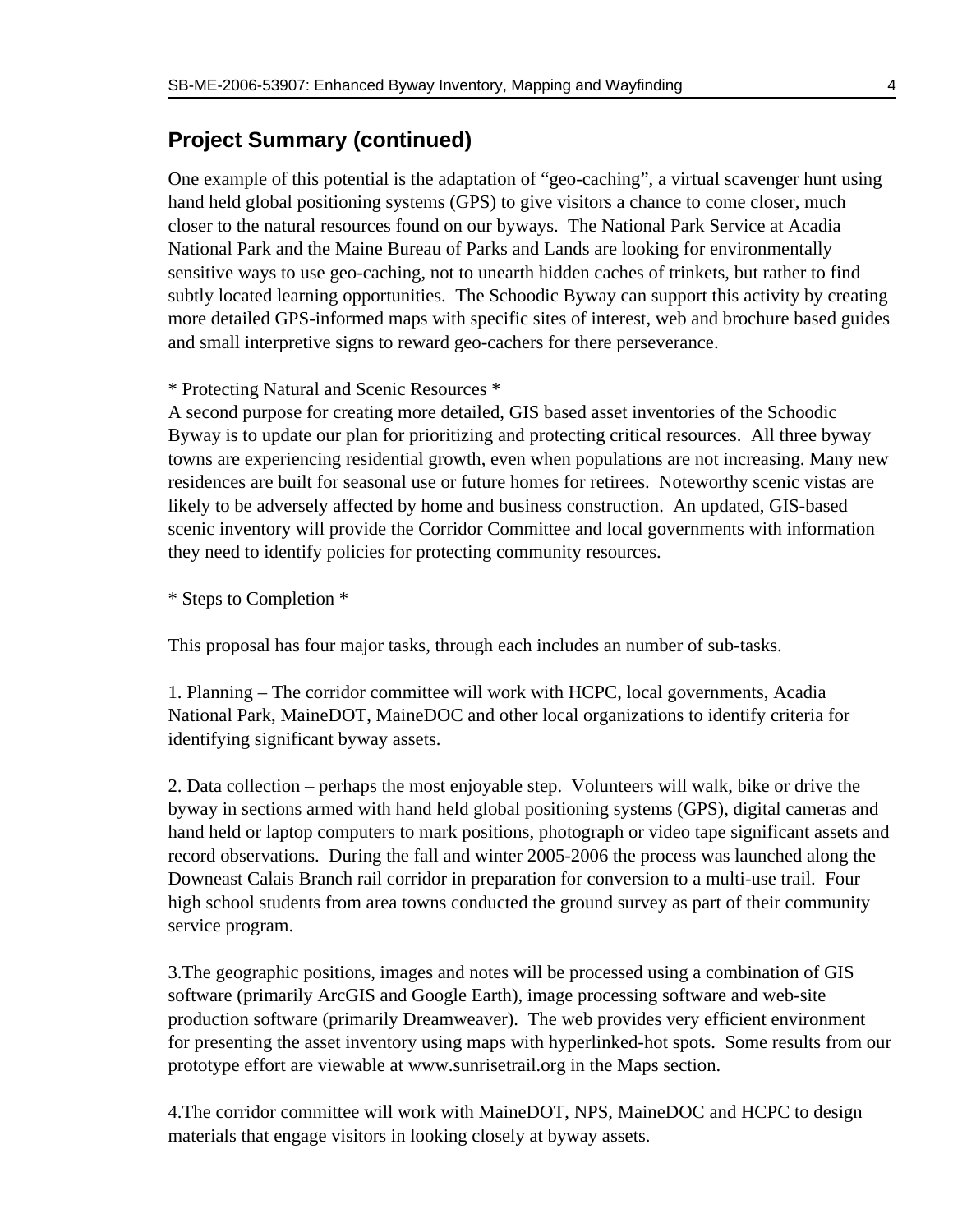## **Project Summary (continued)**

5. Several deliverable items are anticipated from this project.

a. Enhanced web site with additional hotspots that link to photographs, visitor information and educational materials.

b. An improved travel guide that builds on our current brochure.

c. An improved photo library of scenic, natural resource, historic and cultural assets as well as photo documentation of issues of concern, such as properties likely to be developed, safety hazards and so on.

d. Geo-cache plan – indicating locations, motivation, hints and interpretive mini-panels. Sites that are ready to go into action will be posted to www.geocache.com

e. A limited number of interpretive mini-panels measuring approximately 12" \* 9" with appropriate mounting systems.

#### Summary

This project take a new look at the assets arrayed along the Schoodic National Scenic Byway and the trails, back roads and waterways that connection this national asset with the Blackwoods State Scenic Byway, the future Downeast Trail and approximately 25,000 acres of public access lands located in the middle. The creative process will engage high school students and area residents in collecting and processing a detailed inventory of assets and issues. Products generated through this initiative include improved interactive web-based mapping (overview map attached), a more robust photo library, an enhanced byway travel guide, information on critical byway resources to inform future protection strategies and several virtual geo-cache sites.

### **Byway Traveler**

Visitors to the Schoodic Byway are pleased with the new byway brochure, first published in 2005 (attached). This brochure provides a small map, a trip guide based on odometer readings and pictures of several significant historic and scenic locations.

The current web site (www.schoodicbyway.org) also highlights scenic turnouts, cultural/historic sites and natural resources. The brochure and website are particularly suitable for the segment of visitors that enjoy motor touring, persons interested in cultural heritage and historic architecture. A separate website (www.blackwoodsbyway.org) highlights things to do on the State Scenic Byway. A third website (www.sunrisetrail.org) provides information on the rail-totrail conversion and connections to these two eastern Maine byways.

This project will greatly enhance visitor experience in three ways:

1) an improved website with more interactive, location specific information,

2) an improved travel guide, with a larger map, more specific information about stops along the byway, trail maps, connections between the Schoodic and Blackwoods byways, and so on. 3) new activities for visitors, including virtual geo-caches with interpretive mini-signs, way finding games and additional interpretive information.

In addition to these direct benefits, the effort to set priorities for byway preservation, vegetation management, parcel and easement acquisition will be enhanced by careful mapping. Visitors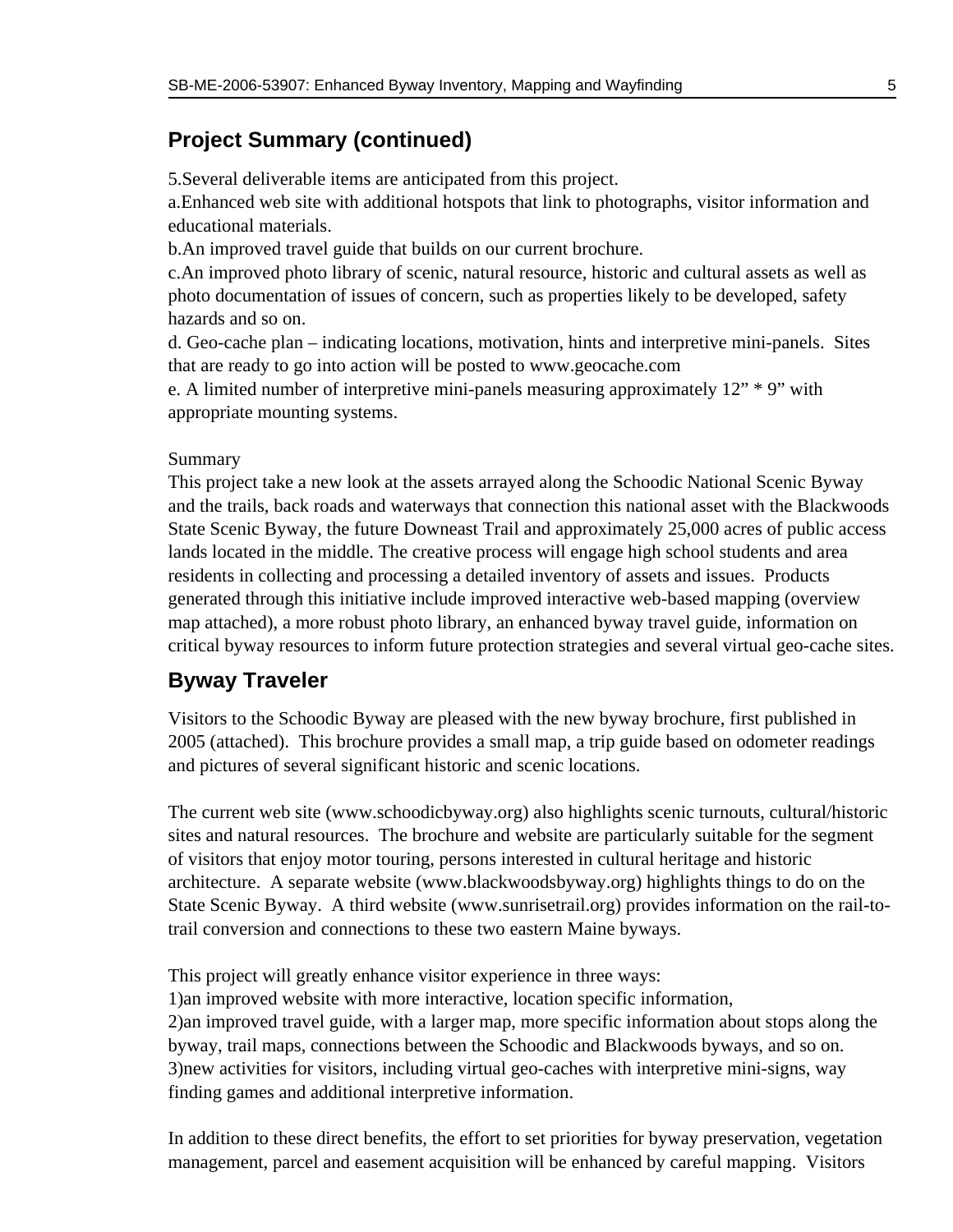## **Byway Traveler (continued)**

come to eastern Maine to get away from homogenous residential and commercial sprawl. There can be no doubt that failure to plan and protect the byways' intrinsic values will ultimately result in a deterioration of the visitor experience.

## **Prior Projects**

Describe the relationship of this project to previously funded with National Scenic Byways grant projects. In addition, discuss how the proposed work relates to any multiyear work plan byway leaders have developed.

This project builds primarily on three earlier documents we prepared for "seed grants" that help us to implement the 2000 Corridor Management Plan, a 2002 Needs Assessment that identifies our target markets and infrastructure improvement needs, and a 2004 Interpretive Plan that spells out the messages and images that we are constructing to better educated visitors. Implementation of this project will include creating visitor information, enhancing the current brochure that was created with a 2004 byway marketing grant.

This project is tied to all of our infrastructure investments, bringing visitors to each of the improved scenic turnouts and encouraging them to seek specific places at each turnout, such as the glacial striations at Long Cove and the wayfinding kiosk at the Taunton Bay Gateway (where it all begins).

| Name                                                 |       |              |            |
|------------------------------------------------------|-------|--------------|------------|
| James Fisher                                         |       |              |            |
| Agency/Group                                         |       | Title        |            |
| Schoodic Scenic Byway Corridor Management Glammettee |       |              |            |
| E-mail Address                                       |       |              |            |
| jfisher@hcpcme.org                                   |       |              |            |
| Phone                                                |       | Fax          |            |
| 207-667-7131                                         |       | 207-667-2099 |            |
| <b>Street Address</b>                                |       |              |            |
| Hancock County Planning Commission                   |       |              |            |
| 395 State Street                                     |       |              |            |
|                                                      |       |              |            |
| City                                                 | State |              | <b>ZIP</b> |
| Ellsworth                                            | МE    |              | 04605      |

# **Project Coordinator**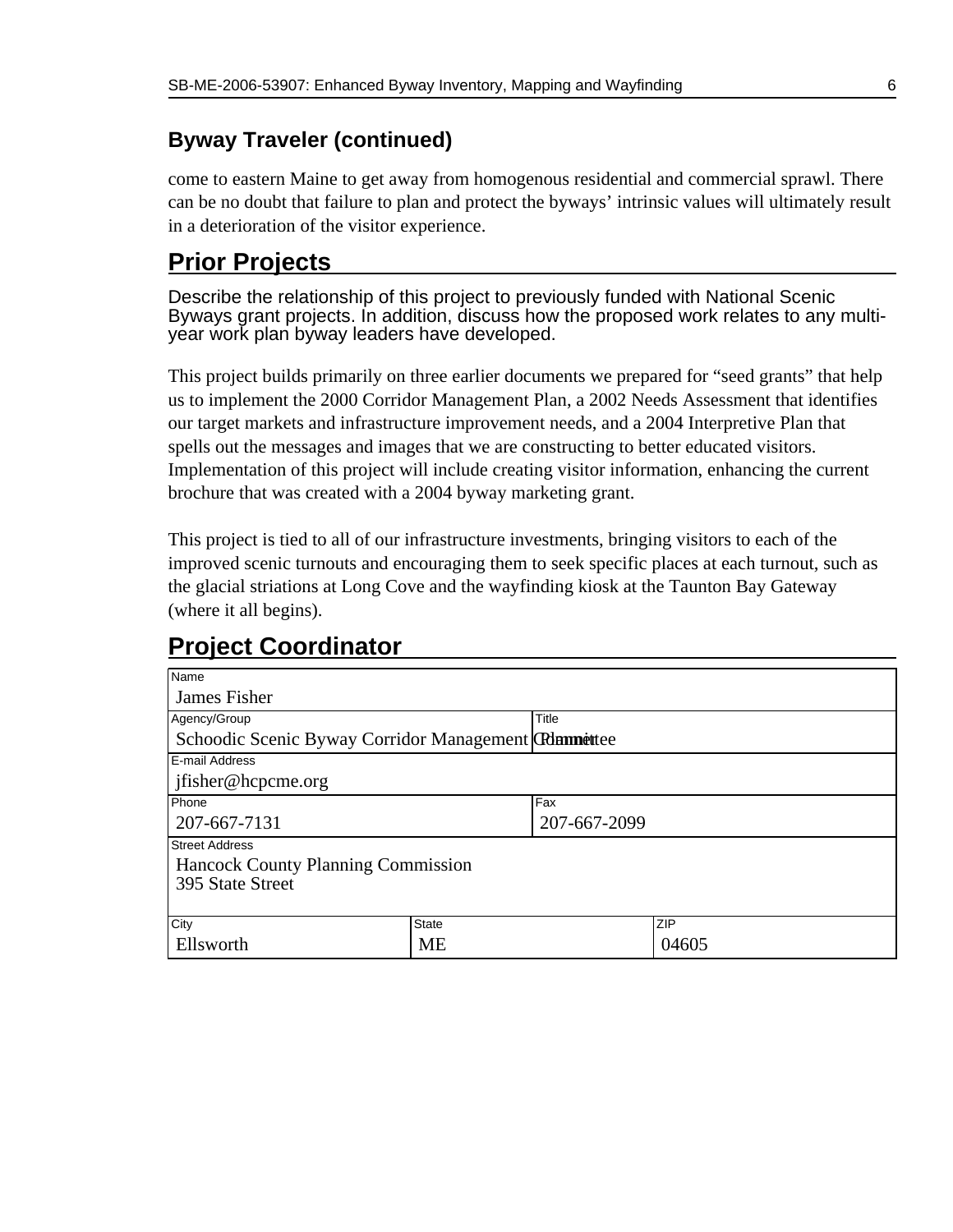# **Work Plan**

| Milestone/Task                                      | Start Date/<br>Duration             | <b>Responsible Party</b>                                       | Justification                                                                                                                                                                                                                                                                                                                                                                                                                                                                                                                                                                                                                                                                                                                                                   |
|-----------------------------------------------------|-------------------------------------|----------------------------------------------------------------|-----------------------------------------------------------------------------------------------------------------------------------------------------------------------------------------------------------------------------------------------------------------------------------------------------------------------------------------------------------------------------------------------------------------------------------------------------------------------------------------------------------------------------------------------------------------------------------------------------------------------------------------------------------------------------------------------------------------------------------------------------------------|
| Establish funding<br>agreement with State           | $AAD*$                              |                                                                |                                                                                                                                                                                                                                                                                                                                                                                                                                                                                                                                                                                                                                                                                                                                                                 |
| <b>Project Planning</b>                             | $AAD + 1$ week*<br>1 month          | Jim Fisher,<br><b>Hancock County</b><br>Planning<br>Commission | This step follows on several studies that have been completed<br>including the Schoodic Byway Corridor Mangement Plan, the needs<br>assessment and the interpretive plan. The corridor committee will<br>create a detailed workpland setting major goals and objectives,<br>implementation strategies and a timeline for completion.                                                                                                                                                                                                                                                                                                                                                                                                                            |
| <b>Detailed Geodetic</b><br><b>Resource Mapping</b> | $AAD + 2$<br>$months^*$<br>3 months | Jim Fisher,<br><b>Hancock County</b><br>Planning<br>Commission | This step is the core of the data collection and tabulation process.<br>HCPC staff, byway advocates and students from Sumner High<br>School will collaborate on walking the byway and byway side-trips<br>with digital cameras, hand-held global positioning systems and hand<br>held computers to identify and geo-code byway and related assets.<br>Sumner High School students have provided similar assistance for<br>the planned rail to trail conversion for the adjacent Downeast Trail<br>as part of their community service requirement. In addition to two<br>HCPC GPS units, one HCPC and one Schoodic Byway digital<br>camera, and two HCPC laptop computers, Sumner High School will<br>provide one GPS unit and one digital camera for this step. |

 $AAD =$  Actual Award Date (estimated to be July 01, 2006)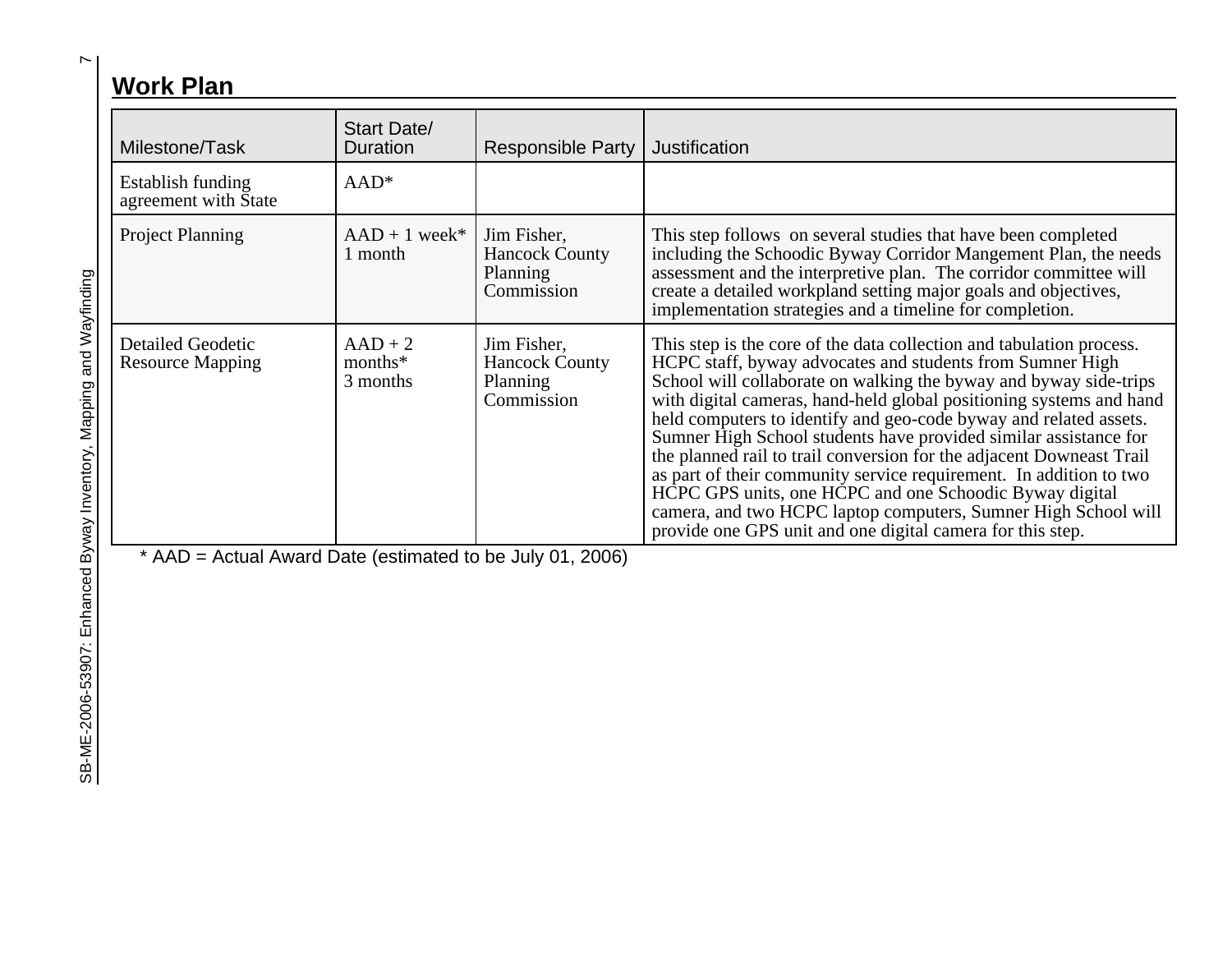# **Work Plan (continued)**

| Milestone/Task                                                           | <b>Start Date/</b><br><b>Duration</b> | <b>Responsible Party</b>                                       | Justification                                                                                                                                                                                                                                                                                                                                                                                                                                                                                                                                                        |
|--------------------------------------------------------------------------|---------------------------------------|----------------------------------------------------------------|----------------------------------------------------------------------------------------------------------------------------------------------------------------------------------------------------------------------------------------------------------------------------------------------------------------------------------------------------------------------------------------------------------------------------------------------------------------------------------------------------------------------------------------------------------------------|
| Map Analysis and Web<br>Enhancement                                      | $AAD + 4$<br>$months^*$<br>2 months   | Jim Fisher,<br><b>Hancock County</b><br>Planning<br>Commission | This stage involves uploading data from field collection, preparing<br>GIS-based maps and interactive web pages. HCPC planners will<br>carry out much of this work, with support from Sumner High<br>School students and byway supporters. HCPC, the Town of Winter<br>Harbor, the Frenchman Bay Conservancy and the National Park<br>Service own various versions of ArcGIS that should be sufficient to<br>complete the mapping task.<br>Three websites will host the interactive maps:<br>www.shoodicbyway.org<br>www.blackwoodsbyway.org<br>www.sunrisetrail.org |
| <b>Create Communications</b><br>Documents and<br>Interpretive Mini-Signs | $AAD + 8$<br>$months^*$<br>3 months   | Jim Fisher,<br><b>Hancock County</b><br>Planning<br>Commission | This is the final step in the data collection, analysis and production<br>process. In this step the corridor committee will work with HCPC,<br>NPS and Maine Bureau of Parks and Lands to develop<br>communications pieces for visitors. These documents minimally<br>will include an enhanced visitor guide, several interpretive mini-<br>signs measuring approximately $9'' * 12''$ and geocache challenge<br>brochures.                                                                                                                                          |
| * AAD = Actual Award Date (estimated to be July 01, 2006)                |                                       |                                                                |                                                                                                                                                                                                                                                                                                                                                                                                                                                                                                                                                                      |

 $\infty$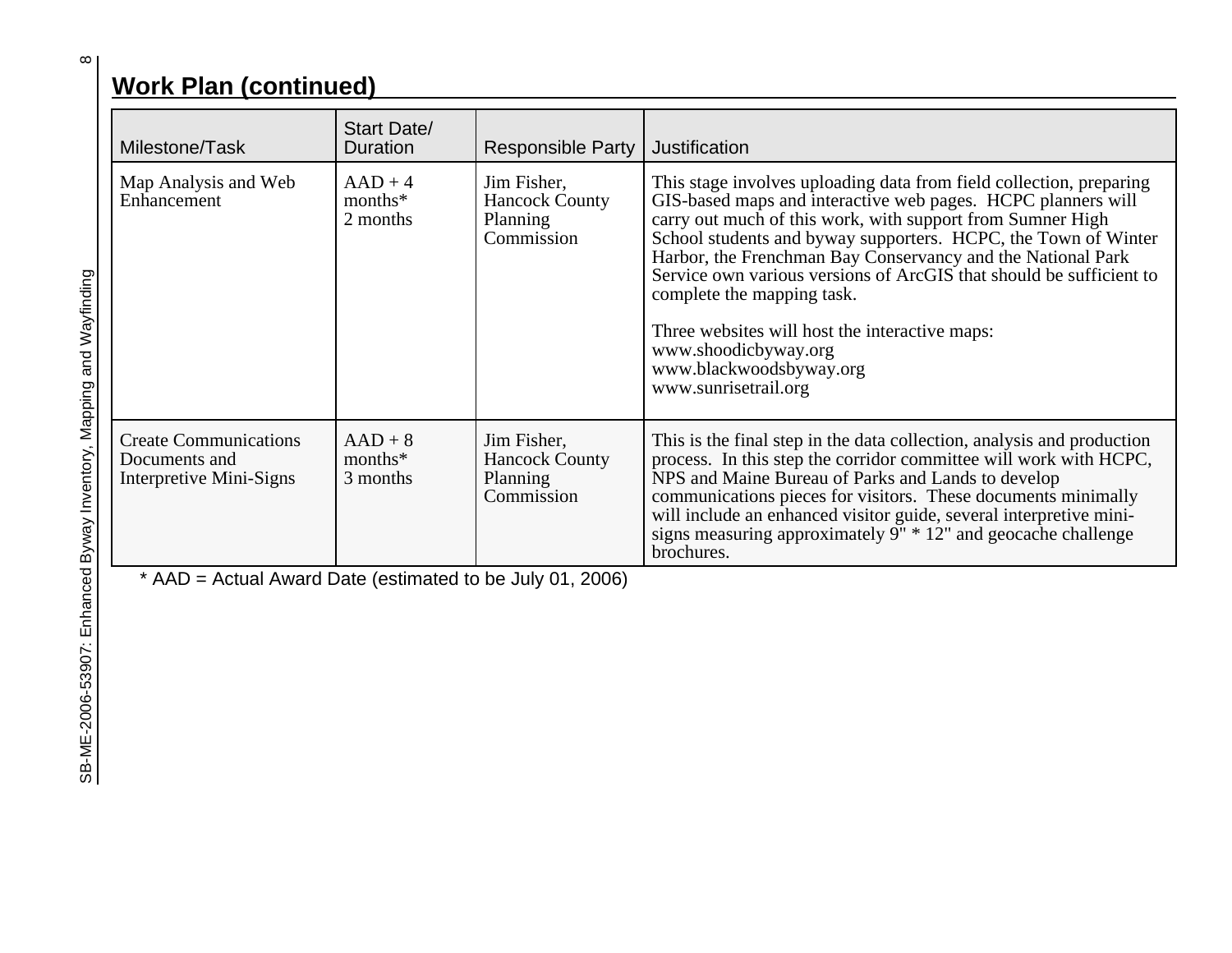## **Budget**

### **Cost Breakdown**

| <b>Description</b>                  | <b>Total Cost</b> | Requested | Match   |
|-------------------------------------|-------------------|-----------|---------|
| Project Planning and Administration | \$2,000           | \$1,600   | \$400   |
| Data collection field work          | \$4,000           | \$3,200   | \$800   |
| Map analysis and Web Site           | \$2,000           | \$1,600   | \$400   |
| Visitor Guide and GeoCache Design   | \$3,000           | \$2,400   | \$600   |
| Production of Mini-Signs            | \$4,000           | \$3,200   | \$800   |
| Production of Visitor Guide         | \$3,000           | \$2,400   | \$600   |
| <b>Totals</b>                       | \$18,000          | \$14,400  | \$3,600 |

### **Matching Funds**

| Source                                | Type | <b>Description</b> | Amount  |
|---------------------------------------|------|--------------------|---------|
| Maine Department of<br>Transportation | Cash |                    | \$3,600 |
| <b>Totals</b>                         |      |                    | \$3,600 |

### **Funding Allocation**

Do the byways involved in the project cross any Federal Lands? (Check all that apply)

- O Bureau of Indian Affairs
- O Bureau of Land Management
- Fish and Wildlife Service
- National Park Service
- USDA Forest Service

If this project is selected for funding, please indicate your preference for carrying out the project (check one):

- FHWA allocates the funds for the project to the State DOT
- FHWA allocates the funds for the project to one of the Federal Land Management agencies marked above (provide contact information below)
- FHWA allocates the funds for the project to an Indian tribe or tribal government (provide contact information below)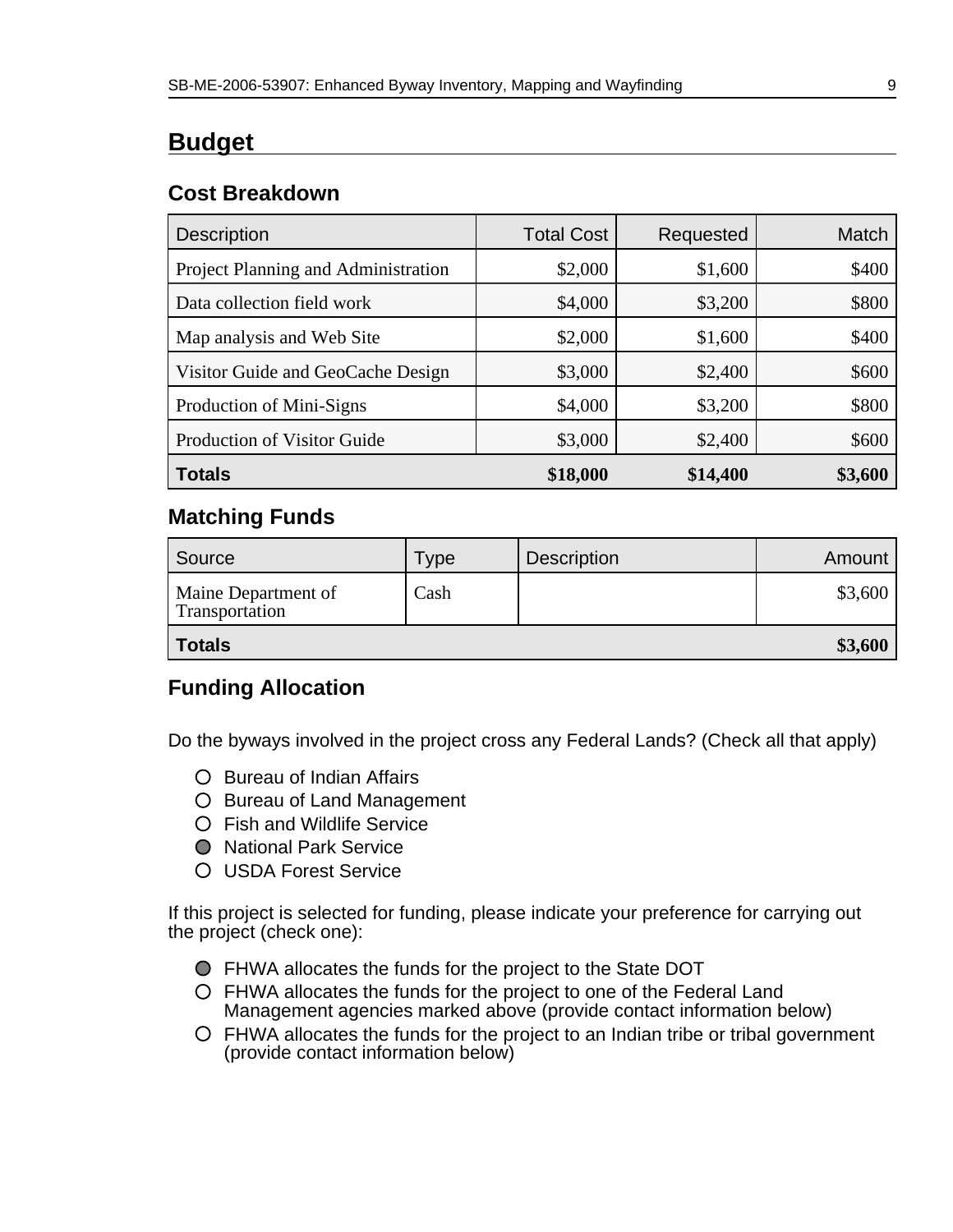## **Funding Allocation (continued)**

If funding should be allocated to a Federal land management agency or Indian tribal organization, please provide contact information for that organization:

| Name                  |       |       |     |
|-----------------------|-------|-------|-----|
| Agency/Group          |       | Title |     |
| E-mail Address        |       |       |     |
| Phone                 |       | Fax   |     |
| <b>Street Address</b> |       |       |     |
| City                  | State |       | ZIP |

## **Application Checklist**

The following statements are for informative purposes. Please read and check each statement.

- $\bigcirc$  I understand that this is a reimbursement program funds are not available upfront.
- I have reviewed and responded to the Complete Application statements as outlined in the Grants Guidance.
- $\bigcirc$  I have been in touch with the State scenic byway coordinator and have responded to recommendations or requirements of the State.
- $\bigcirc$  I have verified with the State byway coordinator that this proposed project can receive authorization to proceed from the State and FHWA division before the end of FY 2006.

## **Attachments**

List all of the attachments to your application here.

#### **Area Map**

This map helps to illustrate the connections between the Schoodic National Scenic Byway, the Blackwoods State Scenic Byway and the Downeast Sunrise Rail-Trail. Not shown are the numerous trails and waterways that will also be mapped in this project.

[sb1sb182detrailmap.jpg](http://www.bywaysonline.org/grants/application/viewattach/3239/sb1sb182detrailmap.jpg) (JPEG Image; 386,384 bytes)



#### **2005 Schoodic Byway Brochure - Page 1**

This brochure illustrates our first effort to build map data into a brochure. This proposed mapping process will have greater detail and functionality.

[sb1brochure1.JPG](http://www.bywaysonline.org/grants/application/viewattach/3240/sb1brochure1.JPG) (JPEG Image; 200,976 bytes)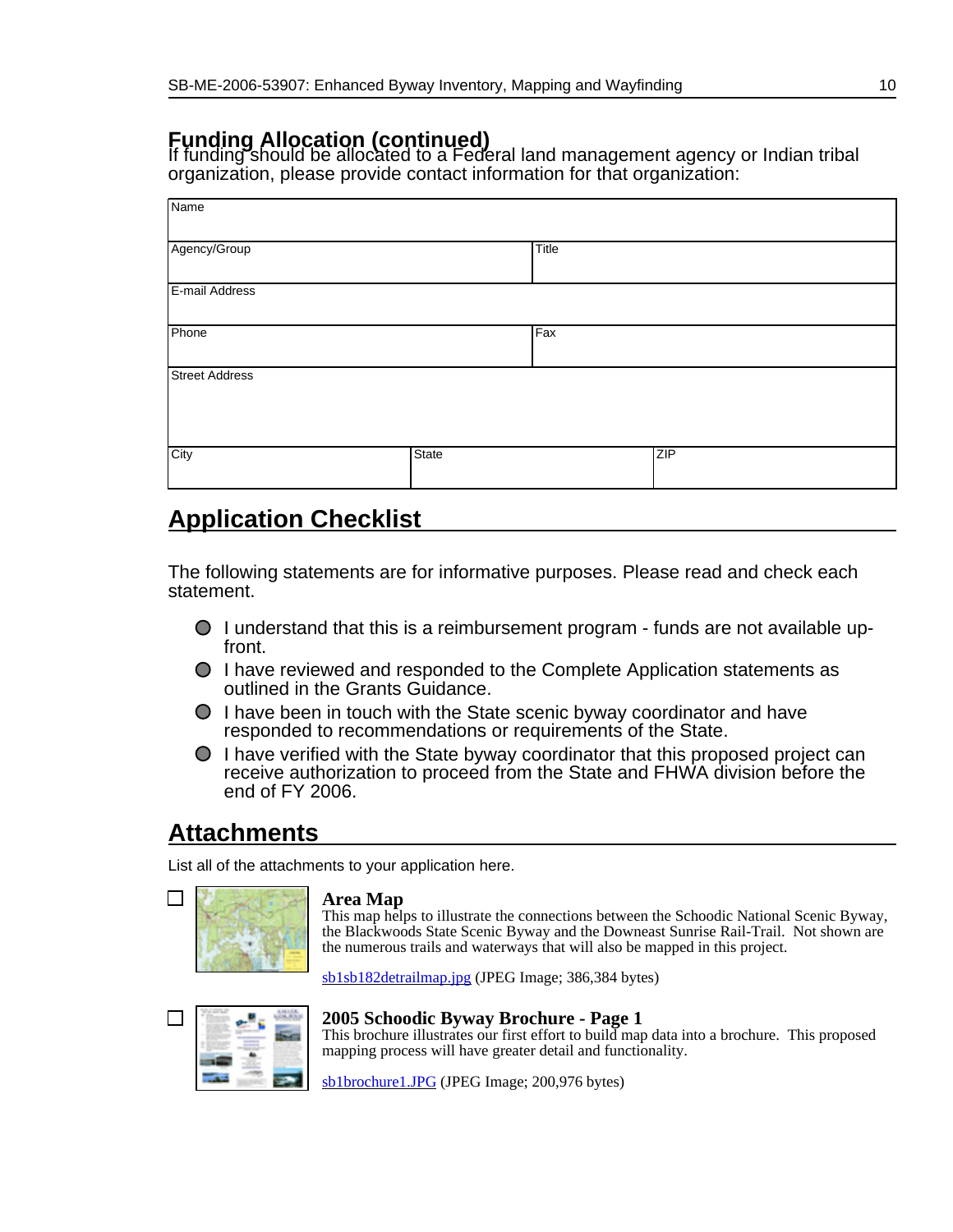

#### **2005 Schoodic Byway Brochure - Page 2** See page one explanation.

[sb1brochure2.JPG](http://www.bywaysonline.org/grants/application/viewattach/3241/sb1brochure2.JPG) (JPEG Image; 244,600 bytes)

| <b>Adopt Trees</b><br>____<br>_______<br>_____<br>_____ |  |
|---------------------------------------------------------|--|
| ---------<br>______<br>________<br>______<br>_____      |  |

#### **Sample Small Interpretive Sign**

This is an attractive sample of a small interpretive sign from the pacific northwest that would be a geo-cacher's reward, located in an accessible location near to a real life example.

[givingtree.jpg](http://www.bywaysonline.org/grants/application/viewattach/3242/givingtree.jpg) (JPEG Image; 75,678 bytes)